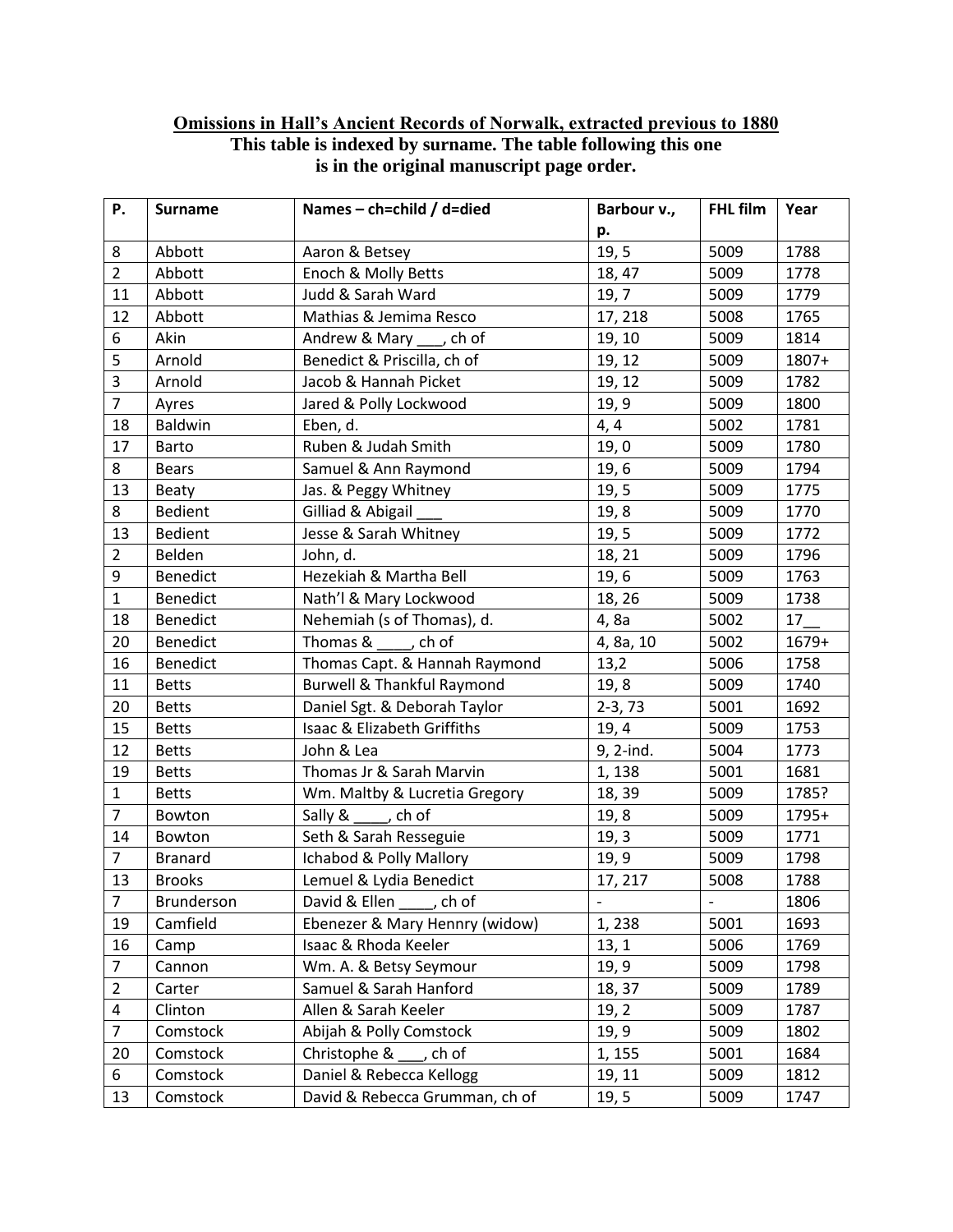| 13             | Comstock        | Phebe, d.                                              | 19, 5?        | 5009 | 1817  |
|----------------|-----------------|--------------------------------------------------------|---------------|------|-------|
| $\mathbf{1}$   | Comstock        | <b>Strong &amp; Abigail Wescoat</b>                    | 18, 25        | 5009 | 1773  |
| 17             | Craft           | Stephen & Anna ____, ch of                             | 19, 1         | 5009 | 1767+ |
| 20             | Crampton        | John &<br>, ch of                                      | 1, 155        | 5001 | 1684  |
| $\overline{7}$ | Crissey         | Jesse & Abiah Smith                                    | 19, 10        | 5009 | 1800  |
| $\pmb{4}$      | Davis           | James & Hannah Jelliff                                 | 19, 2         | 5009 | 1786  |
| $\overline{7}$ | Day             | Abraham [Absolom]? &<br>, ch of                        | 19, 9; 18, 11 | 5009 | 1801  |
| 17             | Deforest        | Isaac & Deborah Ingerson                               | 19, 1         | 5009 | 1784  |
| 16             | Deforest        | Lemuel & , ch of                                       | 18, 16        | 5009 | 1753  |
| $\mathbf{1}$   | <b>DeForest</b> | Lemuel, d.                                             | 18, 44        | 5009 | 1798  |
| $\overline{7}$ | Dennis          | Joseph & Rebecca Hanford                               | 19, 9         | 5009 | 1802  |
| 8              | Denton          | Benj'n & Sarah Middlebrook                             | 19,8          | 5009 | 1782  |
| 3              | Di[c]ke[r]man?  | Levi & Rebecca Lynes                                   | 18, 16        | 5009 | 1782  |
| 17             | Dunning         | Aaron & Mary Keeler                                    | 19,0          | 5009 | 1787  |
| 15             | Dunning         | Daniel & Hannah Keeler                                 | 19, 4         | 5009 | 1786  |
| 9              | Fillio          | Benjamin & Clemons Gregory                             | 19, 6         | 5009 | 1785  |
| 15             | Fillio          | Isaac & Adah Waterbury                                 | 19, 3         | 5009 | 1785  |
| 9              | Fillio          | James & Mary Olmsted                                   | 19,6          | 5009 | 1757  |
| $\mathbf 1$    | Finch           | Ichabod & Sarah, ch of                                 | 18, 20        | 5009 | 1786+ |
| 18             | Finch           | Nathaniel & Hannah , ch of                             | 4, 6          | 5002 | 1725  |
| 18             | Finch [Fitch]?  | Thomas Sen., d.                                        | 4,8a          | 5002 | 1731  |
| 16             | Fitch           | Bushnell & Abigail<br>$\overline{\phantom{a}}$ , ch of | 19,0          | 5009 | 1767  |
| 17             | Fitch           | <b>Bushnell &amp; Abigail Reed</b>                     | 19,0          | 5009 | 1754  |
| $\overline{3}$ | Fitch           | Henry & Abba Whitney                                   | 18, 13        | 5009 | 1797  |
| $\overline{2}$ | Fitch           | Joseph & Hannah Sperry                                 | 18, 36        | 5009 | 1784  |
| 14             | Fitch           | Josiah Hanford & Ann Platt Hanford                     | 19, 3         | 5009 | 1791  |
| 12             | Fitch           | Sam'l & Olive Stuart                                   | 19,7          | 5009 | 1783  |
| 13             | Fitch           | Thomas & Amelia Lewis                                  | 19, 5         | 5009 | 1790  |
| 11             | Fitch           | Timothy & ___ Wright                                   | 19,7          | 5009 | 1792  |
| 14             | Gates           | Samuel & Ruth Olmsted                                  | 19, 3         | 5009 | 1758  |
| $\overline{2}$ | Gaylord         | Wm. Rev. & Elizabeth Bishop                            | 18, 29        | 5009 | 1753  |
| 6              | Gibbs           | Wm. P. & Mary Dixon                                    | 19, 10        | 5009 | 1806  |
| 4              | Green           | &<br>ch of                                             | 19, 1         | 5009 | 1786+ |
| 19             | Greggorie       | Thomas & , ch of                                       | 1, 138        | 5001 | 1683  |
| 14             | Gregory         | Abraham & Elizabeth Betts                              | 19, 3         | 5009 | 1760  |
| $\mathbf{3}$   | Gregory         | Daniel & Esther Hickox                                 | 19, 1         | 5009 | 1763  |
| 11             | Gregory         | Denton & Elizabeth Sherwood                            | 19, 8         | 5009 | 1752  |
| 14             | Gregory         | Ebenezer & Lois Osborn                                 | 19, 3         | 5009 | 1784  |
| 3              | Gregory         | Isaac & Priscilla Olmsted                              | 19, 1         | 5009 | 1789  |
| 13             | Gregory         | Isaiah [Josiah]? & Ellen Adams, ch of                  | 19, 5         | 5009 | 1784  |
| $\mathbf{1}$   | Gregory         | Jabez & Mercy St. John                                 | 18, 6         | 5009 | 1762  |
| 11             | Gregory         | John & Sarah Fairchild                                 | 19,7          | 5009 | 1774  |
| 12             | Gregory         | Moses & Polly Fillio                                   | 19, 7         | 5009 | 1795  |
| 16             | Gregory         | Samuel &<br>ch of                                      | $9, 2$ -ind   | 5004 | 1776+ |
| 12             | Gregory         | Silas & Sarah<br>, ch of                               | 19,7          | 5009 | 1782+ |
| 9              | Gregory         | Stephen & Mary Benedict                                | 19, 6         | 5009 | 1757  |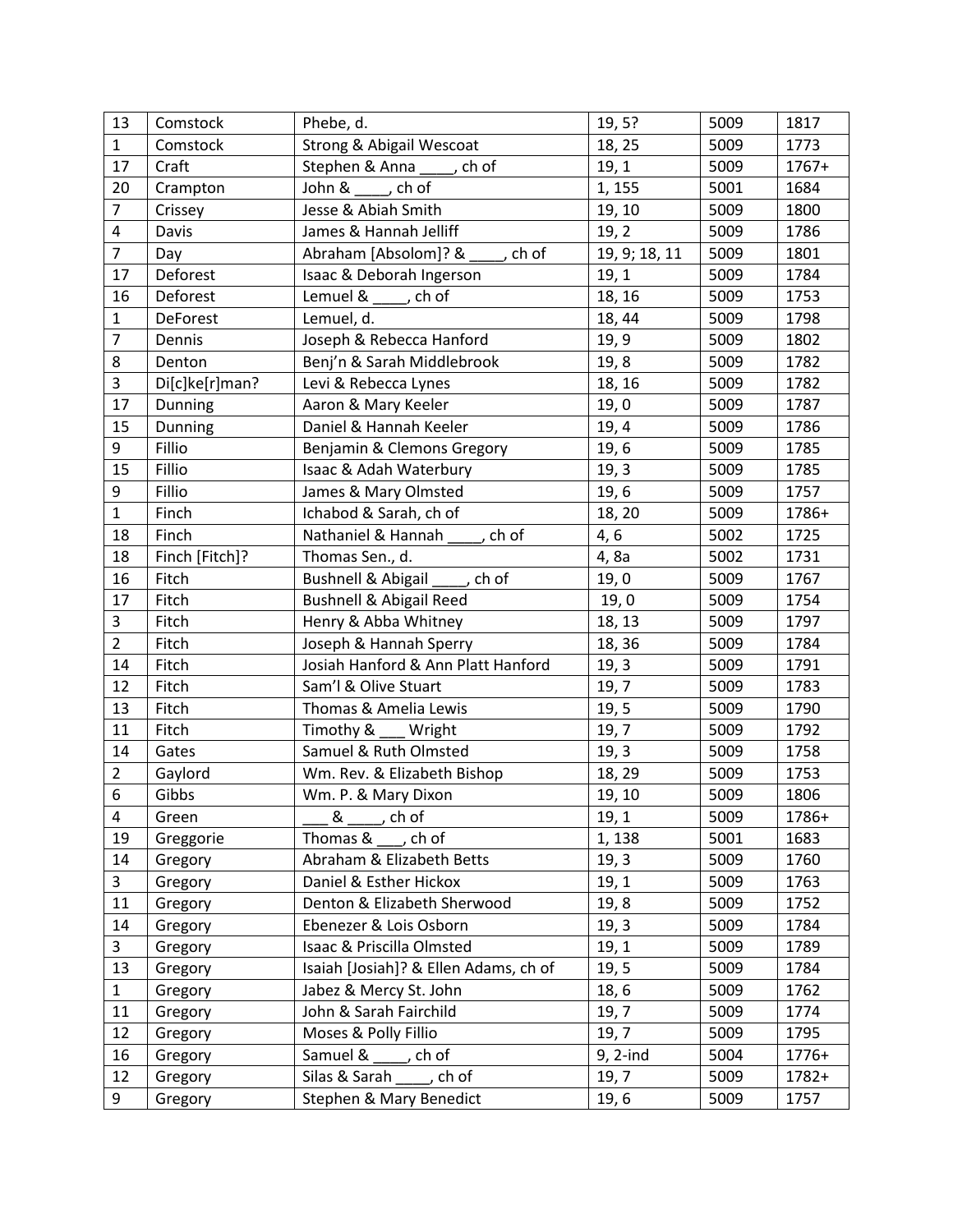| 18                      | Grumman            | Samuel & Elizabeth Keeler                  | 4, 15       | 5002 | 1750    |
|-------------------------|--------------------|--------------------------------------------|-------------|------|---------|
| 18                      | Grumman            | Samuel & Katherine Benedict, ch of         | 4, 15       | 5002 | 1790    |
| 19                      | Hait               | John &<br>$\overline{\phantom{a}}$ , ch of | 1, 138      | 5001 | 1683    |
| 6                       | Hanford            | Chas. & Ruth Seymour                       | 19, 11      | 5009 | 1807    |
| 17                      | Hanford            | Ebenezer & Hannah Hanford                  | 19,0        | 5009 | 1784    |
| 8                       | Hanford            | Eleazar &                                  | 19, 5       | 5009 | 1745    |
| 15                      | Hanford            | Hezekiah & Deborah Hoyt                    | 19, 4       | 5009 | 1743    |
| 9                       | Hanford            | Lewis &                                    | 19, 5       | 5009 | 1787    |
| 12                      | Hanford            | Nathan & Molly St. John                    | 19,7        | 5009 | 1795    |
| 17                      | Hanford            | Theophilus & Keziah<br>, ch of             | 19, 1       | 5009 | $1753+$ |
| 19                      | Hanford            | Thomas, d.                                 | 1,51        | 5001 | 1743    |
| $\mathbf{1}$            | Hayes              | Silas & Rhuana, ch of                      | 18, 20      | 5009 | 1798    |
| $\overline{7}$          | Hayt               | Benagh? & Rhoda Hoyt                       | 19, 9       | 5009 | 1799    |
| $\overline{2}$          | Hayt               | Josiah & Polly Waring                      | 18, 21      | 5009 | 1797    |
| 12                      | Hickox             | Carter & Leah Taylor                       | 17, 218     | 5008 | 1764    |
| $\mathbf 1$             | Hickson [Dickson]  | Hugh & Mary Stuart                         | 18, 45      | 5009 | 1797    |
| $\overline{\mathbf{4}}$ | Hodges             | Job & File Robinson                        | 19, 2       | 5009 | 1783    |
| 6                       | Hoyt               | Samuel & Hannah Jessup                     | 19, 12      | 5009 | 1801    |
| 10                      | Hubbell [Hurlbutt] | Taylor & Betty Bennett                     | 19,6        | 5009 | 1793    |
| 13                      | Hurlburt           | James & Anna Hayes                         | 19, 5       | 5009 | 1781    |
| $\overline{2}$          | Hyatt              | Daniel & Mary Eversly                      | 18, 21      | 5009 | 1771    |
| 10                      | Hyatt              | Stephen & Elizabeth Whitlock               | 19,6        | 5009 | 1785    |
| 12                      | Hyatt              | Thomas & Hannah Scribner                   | 19, 7       | 5009 | 1748    |
| 5                       | Isaacs             | Charles & Rebecca Betts                    | 19, 12      | 5009 | 1815    |
| $\overline{7}$          | Jarvis             | Nathan & Betsey Sanford                    | 19, 9       | 5009 | 1802    |
| 4                       | Jeliff             | Joseph & Phebe Nash                        | 19, 2       | 5009 | 1796    |
| 8                       | Jeliff             | Sturges &                                  | 19, 5       | 5009 | 1796    |
| 8                       | Jelliff            | James & Lydia Blachly                      | 19, 6       | 5009 | 1783    |
| $\mathbf{1}$            | Jennings           | Isaac & Elizabeth Samiss                   | 18, 45      | 5009 | 1796    |
| 15                      | Jones              | Elijah & Hannah Raymond                    | 19, 4       | 5009 | 1771    |
| 17                      | Keeler             | Elijah & Naomi Gregory                     | 19, 1       | 5009 | 1778    |
| $\mathbf{1}$            | Keeler             | Isaac & Abigail Baxter                     | 18, 46      | 5009 | 1789    |
| 16                      | Keeler             | James & Abigail Mead                       | 19,0        | 5009 | 1758    |
| $\overline{4}$          | Keeler             | Jehiel & Anne Hubbell                      | 19, 2       | 5009 | 1793    |
| $\mathbf{1}$            | Keeler             | John & Ruth Resco                          | 18, 46      | 5009 | 1792    |
| 8                       | Keeler             | Matthew & Annah Benedict                   | 19, 8       | 5009 | 1783    |
| 16                      | Keeler             | Stephen & Margaret Pyncheon                | 13, 1       | 5006 | 1779    |
| $\mathbf{1}$            | Keeler             | Stephen (Saml?) & Ann Thacher              | 18,8        | 5009 | 1785    |
| 19                      | Kellogg            | Daniel &<br>, ch of                        | 1, 52       | 5001 | $1671+$ |
| 6                       | Kellogg            | Eseck & Maria Osborn                       | 19, 11      | 5009 | 1811    |
| 5                       | Kellogg            | Jarvis Jr & Mercy Selleck                  | 19, 10      | 5009 | 1792    |
| 3                       | Knapp              | Nathan & Sarah, ch of                      | 18, 6       | 5009 | 1794    |
| 17                      | Lau[w]rence        | Aaron & Polly Pool?                        | 19, 1       | 5009 | 1794    |
| 19                      | Lees               | Wm Sgt. &<br>, ch of                       | 1, 2,3 var. | 5001 | 1682+   |
| 6                       | Lockwood           | Benj'mn & Elizabeth Kellogg                | 19, 11      | 5009 | 1803    |
| 15                      | Lockwood           | David & Martha Trowbridge                  | 19, 4       | 5009 | 1777    |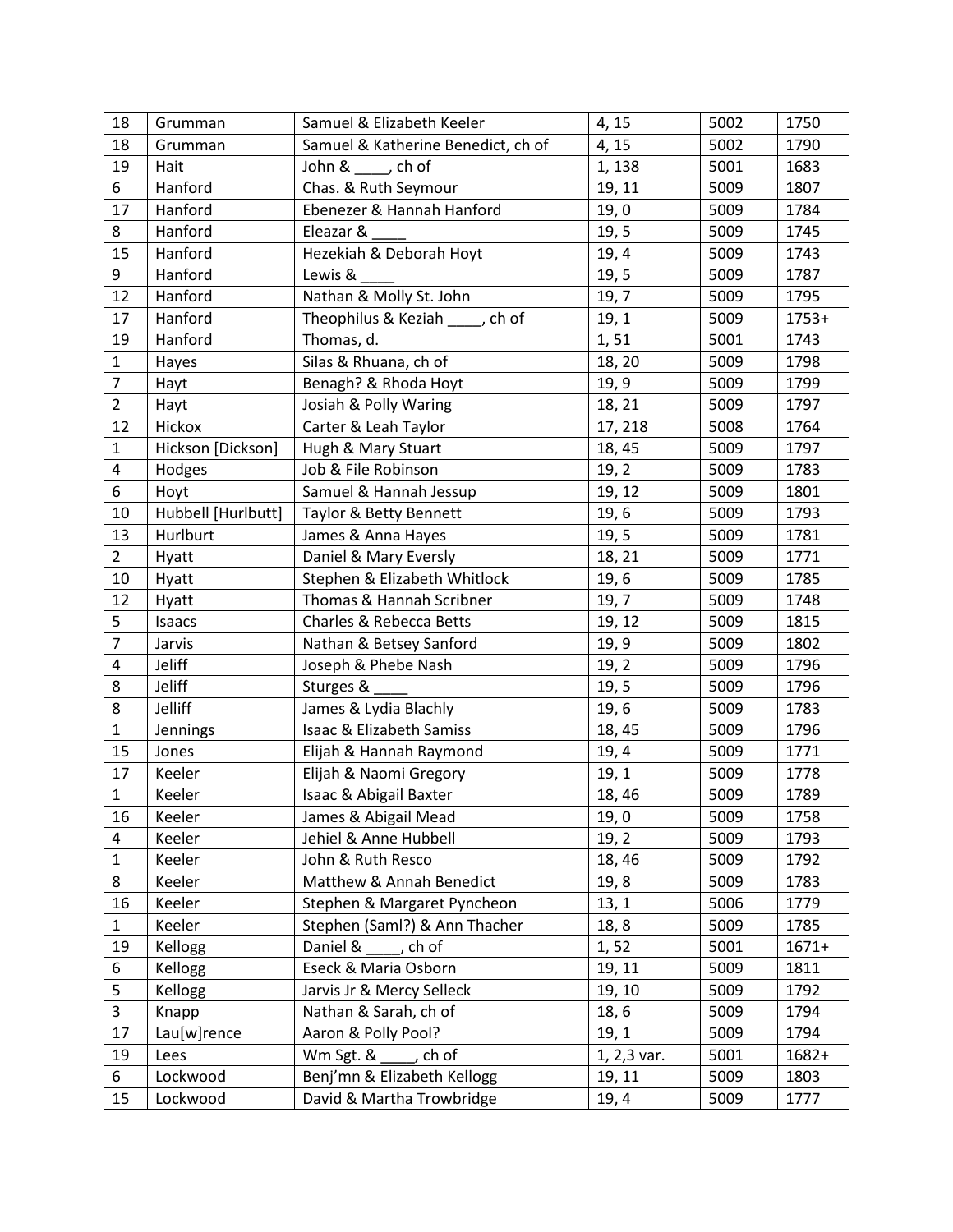| 18             | Lockwood          | Eliphalet & Mercy Gold                                | $2-3, 74$       | 5001 | 1699    |
|----------------|-------------------|-------------------------------------------------------|-----------------|------|---------|
| 18             | Lockwood          | Eliphalet (s. of Eliphalet), d                        | 4, 4?           | 5002 | 1734    |
| 19             | Lockwood          | Ephraim & _____, ch of                                | 1, 138          | 5001 | 1683?   |
| 13             | Lockwood          | John & Sarah Smith                                    | 19, 4           | 5009 | 1797    |
| 6              | Lockwood          | Joseph & Rebecca Seymour                              | 19, 11          | 5009 | 1800    |
| 12             | Lockwood          | Samuel & Jemima                                       | 17, 217         | 5008 | 1774    |
| 6              | Lockwood          | Thos. St. John & Hannah Whitlock                      | 19, 9           | 5009 | 1802    |
| $\overline{7}$ | Lyon              | Jesse & Rebecca Knapp                                 | 19, 10          | 5009 | 1804    |
| 19             | Manrow            | David & , ch of                                       | $2-3, 72$       | 5001 | 1690    |
| 19             | McAniff           | Chas. & Margaret Barry, ch of                         | 16, 1           | 5008 | 1791+   |
| 6              | McClure           | John & Sally Jennings, ch of                          | 19, 11          | 5009 | 1807    |
| $\overline{4}$ | Mead              | Azor & Susanna Fitch                                  | 19, 2           | 5009 | 1779    |
| 6              | Middlebrook       | Matthew & Betsy Abbott                                | 19, 11          | 5009 | 1805    |
| 14             | Middlebrook       | Summers & Susanna Beal                                | 19, 2           | 5009 | 1781    |
| 18             | Miller            | Phinias Doc. & Anna Brooks                            | 16, 2           | 5008 | 1796    |
| 18             | Mills [Miles]     | Deborah, d.                                           | 4, 0            | 5002 | 1758    |
| 8              | Morgan            | John & Johanna Banks                                  | 19, 8           | 5009 | 1757    |
| 11             | Mott              | Ruben & Phebe Tuttle                                  | 19,7            | 5009 | 1763    |
| $\overline{7}$ | Murray            | Daniel & Hannah Nash                                  | 19, 8           | 5009 | 1785    |
| 15             | Nash              | Abijah & Elizabeth Bears                              | 19, 4           | 5009 | 1791    |
| 14             | Nash              | Bela & Sarah Gilbert                                  | 19, 3           | 5009 | 1780    |
| $\mathbf{1}$   | Nash              | James & Hulda, ch of                                  | 18, 3           | 5009 | 1805    |
| 5              | Nash              | Nathan Jr & Hannah Hitchcock                          | 18, 37          | 5009 | 1767    |
| 18             | <b>Nichols</b>    | Joseph & $\rule{1em}{0.15mm}$ ch of                   | 4, 5            | 5002 | 1734    |
| 6              | Northam           | Stephen G. & _____, ch of                             | 19, 11          | 5009 | 1820    |
| 6              | O'Brien           | Patrick & Polly ____, ch of                           | 19, 11          | 5009 | 1781    |
| 17             | Olmstead          | Aaron & Sarah Hawley                                  | 19,0            | 5009 | 1792    |
| 19             | Olmstead          | James (son of Capt. Richard) & Phebe<br><b>Barlow</b> | 1, 155          | 5001 | 1673    |
| 5              | Olmstead          | Zalmon & Betsy M. Camp                                | 19, 12          | 5009 | 1810    |
| 16             | Olmsted           | James & Sarah Trowbridge                              | 19,0            | 5009 | 1754    |
| $\overline{2}$ | Olmsted           | Sam'l & Mary Keeler                                   | 18, 26          | 5009 | 1795    |
| $\overline{7}$ | Osborn            | Jacob & Betsey Jarvis, ch of                          | 19, 10          | 5009 | 1783+   |
| 5              | Osborn            | William & Jemima Kellogg                              | 19, 12          | 5009 | 1814    |
| 18             | Parret            | John & Eunice<br>, ch of                              | 4, 11           | 5002 | 1735    |
| 8              | Patrick           | Jared, b.                                             | 19, 6           | 5009 | 1779    |
| 10             | Patrick           | John & Bethia                                         | 19, 5           | 5009 | 1740    |
| 10             | Patrick           | Noah &                                                | 19, 5           | 5009 | 1774    |
| 18             |                   | Thomas & Ruth<br>, ch of                              |                 | 5002 | 1728?   |
| 12             | Person<br>Phinney | Isaac & Rhoda Camp                                    | 4, 6<br>17, 218 | 5008 | 1793    |
|                |                   |                                                       |                 |      |         |
| 19             | Pickett           | James &<br>, ch of<br>Jabez &                         | 1, 138          | 5001 | $1675+$ |
| $\overline{4}$ | Platt             | $\overline{\phantom{a}}$ , ch of                      | 19, 2           | 5009 | 1788+   |
| 19             | Platt             | $\overline{\phantom{a}}$ , ch of<br>Joh &             | $2-3, 72$       | 5001 | 1704    |
| 19             | Platt             | John &<br>ch of                                       | 1, 158          | 5001 | 1690    |
| 19             | Platt             | John Sen., d.                                         | $2-3, 72$       | 5001 | 1705    |
| 18             | Platt             | Joseph & Elizabeth Marvin                             | 4, 2; 2-3, 73   | 5002 | 1700    |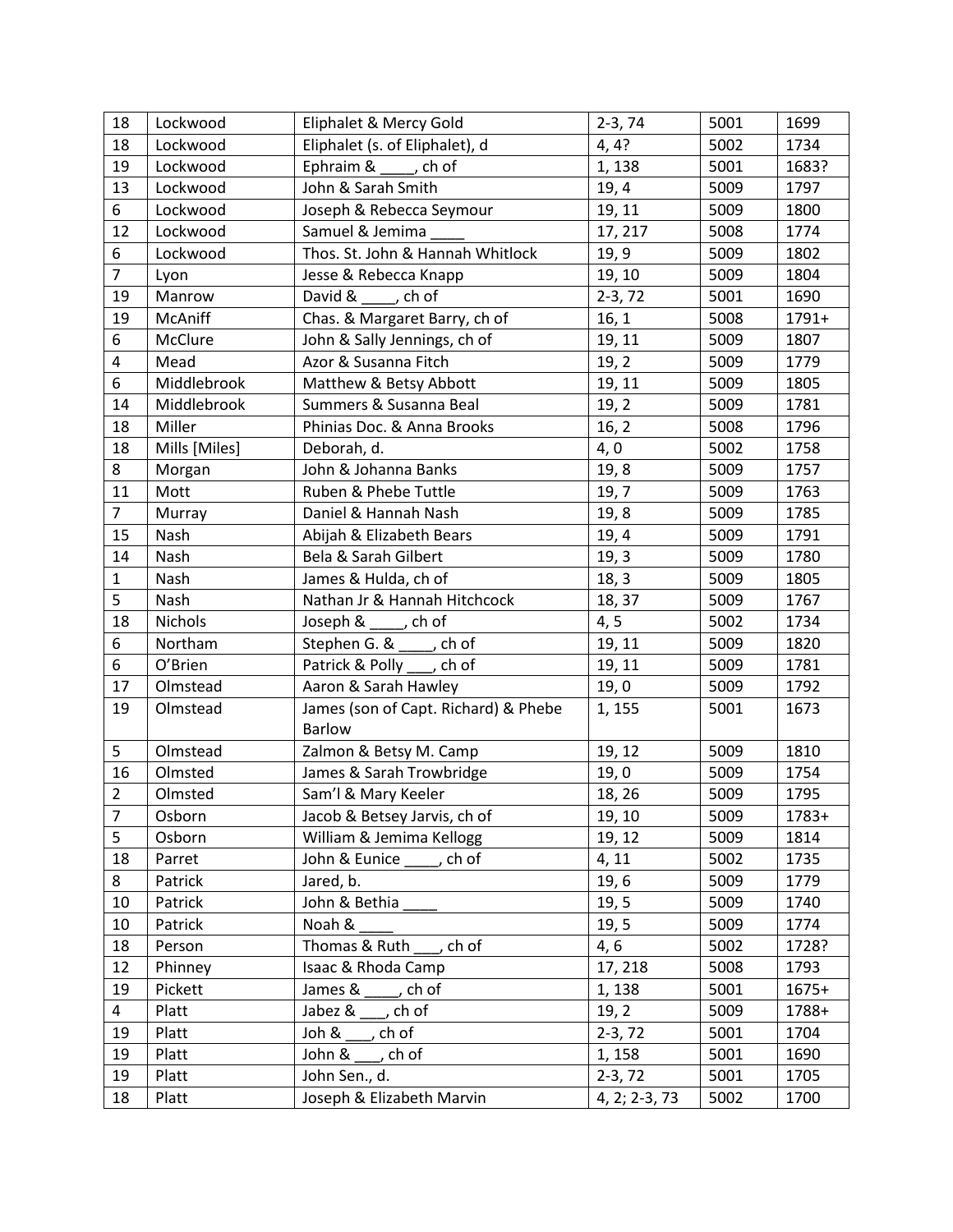| $\overline{4}$ | Platt              | Joseph & Polly Merwin                 | 19, 2                    | 5009                     | 1787    |
|----------------|--------------------|---------------------------------------|--------------------------|--------------------------|---------|
| 18             | Platt              | Joseph (son Nathan) & Hannah Hanford  | 4, 2                     | 5002                     | 1703    |
| $\mathbf{1}$   | Powers             | Andres & Deborah Comstock             | 18, 18                   | 5009                     | 1797    |
| 5              | Price              | Philo & Rebecca Holly                 | 19, 12                   | 5009                     | 1819    |
| 18             | Prindle            | Samuel & _____, ch of                 | 4,8                      | 5002                     | 1725    |
| $\overline{7}$ | Putman             | John & Phebe Knapp                    | 19, 10                   | 5009                     | 1813    |
| $\overline{7}$ | Quintard           | Aaron & Polly, ch of                  | 19, 9                    | 5009                     | 1820    |
| 3              | Quintard           | Isaac & Elizabeth Picket              | 18,8                     | 5009                     | 1793    |
| 12             | Raymond            | Ebenezer & Martha Hinman              | 19, 7                    | 5009                     | 1771    |
| $\overline{2}$ | Raymond            | Esther, ch of?                        | 18, 30                   | 5009                     | 1794    |
| 18             | Raymond            | John Segt. & _____, ch of             | $2-3, 74$                | 5001                     | 1702    |
| $\mathbf{1}$   | Raymond            | Lewis & Jane Warren                   | 18, 7                    | 5009                     | 1796    |
| 18             | Raymond            | Samuel & Judith Palmer                | $2-3, 73$                | 5001                     | 1696    |
| 6              | Reed               | Ebenezer & Elizabeth Seely            | 19, 12                   | 5009                     | 1803    |
| 16             | Reed               | Eli Lieut. & Bethia                   | 13, 2                    | 5006                     | 1769    |
| 13             | Reed               | Jesse & Mercy Weed                    | 17, 218                  | 5008                     | 1765    |
| 18             | Reed               | John & Elizabeth Tuttle, ch of        | $2-3, 74$                | 5001                     | 1687+   |
| 16             | Reed               | Thomas & Sarah, d.                    | 13, 2                    | 5006                     | 1776    |
| 3              | Reed               | Uriah & Hannah Selleck                | 19, 1                    | 5009                     | 1790    |
| 4              | Richards           | James & Hannah Waring                 | 19, 2                    | 5009                     | 1743    |
| 19             | Richards           | Nathaniel, d.                         | 1, 138                   | 5001                     | 1681    |
| 19             | Richards           | of Nath'l<br>Rosanna?                 | 1, 138                   | 5001                     | 1691    |
| 5              | Roberts            | David & Tamar [Jennie?]<br>, ch of    | 19, 12                   | 5009                     | 1805    |
| 18             | Rockwell           | Jonathan & Abigail Camfield           | $2-3, 83$                | 5001                     | 1700    |
| 9              | Rockwell           | Joseph & Wait Raymond                 | 19, 6                    | 5009                     | 1762    |
| 10             | Rockwell           | Joseph Jr & Mary Keeler               | 19, 6                    | 5009                     | 1785    |
| $\overline{3}$ | Sanders            | John Jr & Mary Finch                  | 18, 17                   | 5009                     | 1775    |
| 10             | Sanders            | Thomas & Ann Blatchly                 | 19, 8                    | 5009                     | 1789    |
| 13             | Scribner           | Benjamin & Phebe Phillio              | $\overline{\phantom{a}}$ | $\overline{\phantom{a}}$ | 1797    |
| 15             | Scribner           | Benjamin & Phebe Phillio (dupe entry) | $\overline{\phantom{a}}$ | $\blacksquare$           | 1797    |
| 5              | Selleck            | James & Sarah Weed?                   | 13, 1                    | 5006                     | 1763    |
| 5              | Selleck            | James Jr & Sally Gilbert              | 18, 37                   | 5009                     | 1791    |
| 5              | Selleck            | William & Charlotte Gregory, ch of    | 19, 11                   | 5009                     | 1811    |
| 6              | Selleck [Halleck]? | Wm. & Ruth Byxbee                     | 19, 11                   | 5009                     | 1812    |
| 14             | Seymour            | , ch of<br>&                          | 19, 3                    | 5009                     | 1786    |
| 17             | Seymour            | Abijah & Elizabeth Hind               | 19, 1                    | 5009                     | 1782    |
| 16             | Seymour            | John & Rebecca<br>, ch of             | 13, 2                    | 5006                     | $1755+$ |
| 17             | Seymour            | Thomas & Anna Olmsted                 | 19, 1                    | 5009                     | 1785    |
| 16             | Seymour            | William & Lydia<br>, ch of            | 18, 7                    | 5009                     | 1766    |
| $\mathbf{1}$   | Sherman            | Taylor & Elizabeth, ch of             | 18, 1                    | 5009                     | 1778+   |
| $\overline{7}$ | Skidmore           | Samuel Bates & Nancy Sammis           | 19, 10                   | 5009                     | 1810    |
| 6              | Smith              | Chapman & Treny Smith                 | 19, 12                   | 5009                     | 1810    |
| $\overline{7}$ | Smith              | <b>Edward &amp; Esther Benedict</b>   | 19, 10                   | 5009                     | 1811    |
| 13             | Smith              | Hutton & Phebe Hyatt                  | 19, 4                    | 5009                     | 1779    |
| 6              | St. John           | Aaron & Mercy St. John                | 18, 46                   | 5009                     | 1784    |
| 15             | St. John           | Daniel & Betsey Jones                 | 19, 4                    | 5009                     | 1795    |